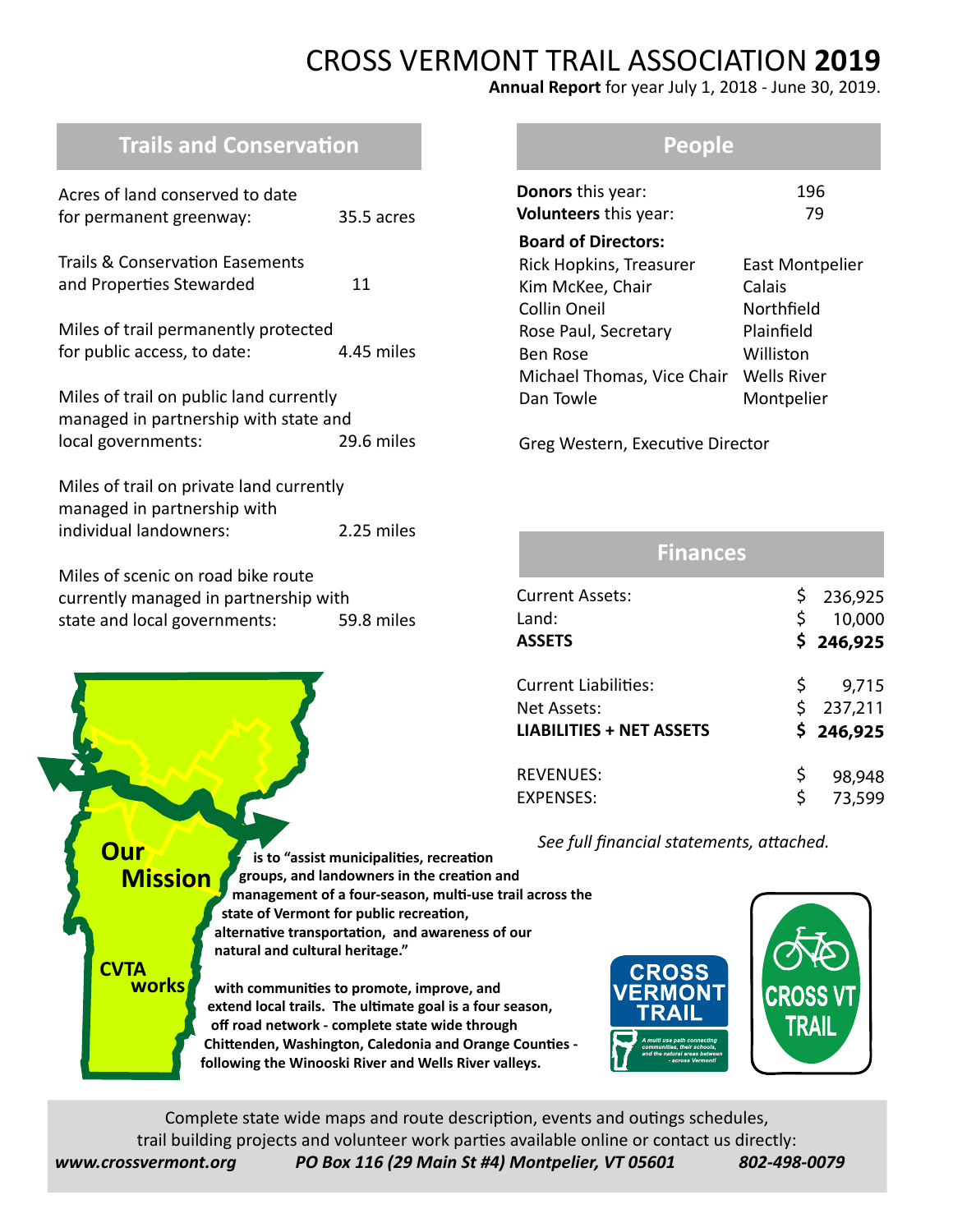#### Cross Vermont Trail Association, Inc. **Statement of Financial Position**

*For the FY July 1, 2018 - June 30, 2019 as of the end of the year on June 30.*

## ASSETS

### **Current Assets**

| Cash                                    | \$   | 214,290 |
|-----------------------------------------|------|---------|
| Receivable                              | \$   | 19,816  |
| <b>Prepaid Exp</b>                      | \$   | 1,586   |
| <b>Accrued Rev</b>                      | \$   | 1,183   |
| <b>Other Current Assets</b>             | \$   | 50      |
| <b>Total Current Assets</b>             | \$   | 236,925 |
| <b>Noncurrent Assets</b>                |      |         |
| Land                                    | \$   | 10,000  |
| Equipment                               | \$   |         |
| Less: accumulated depreciation          | \$   |         |
| <b>Total Noncurrent Assets</b>          | \$   | 10,000  |
| <b>Total Assets</b>                     | \$   | 246,925 |
| <b>LIABILITIES AND NET ASSETS</b>       |      |         |
| <b>Current Liabilities</b>              |      |         |
| Payable                                 | \$   | 2,416   |
| <b>Accrued Payroll</b>                  |      | 1,077   |
| <b>Reimbursable Direct Costs</b>        | \$\$ | 1,222   |
| <b>Conditional Advances</b>             |      | 5,000   |
| <b>Short Term Loans</b>                 | \$   |         |
| <b>Total current liabilities</b>        | \$   | 9,715   |
| <b>Total liabilities</b>                | \$   | 9,715   |
| <b>Net Assets</b>                       |      |         |
| without donor restrictions:             |      |         |
| Unrestricted                            | \$   | 40,958  |
| with donor restrictions:                |      |         |
| <b>Temporarily Restricted</b>           | \$   | 186,418 |
| <b>Permanently Restricted</b>           | \$   | 9,835   |
| <b>Total net assets</b>                 | \$   | 237,212 |
| <b>Total liabilities and net assets</b> | \$   | 246,926 |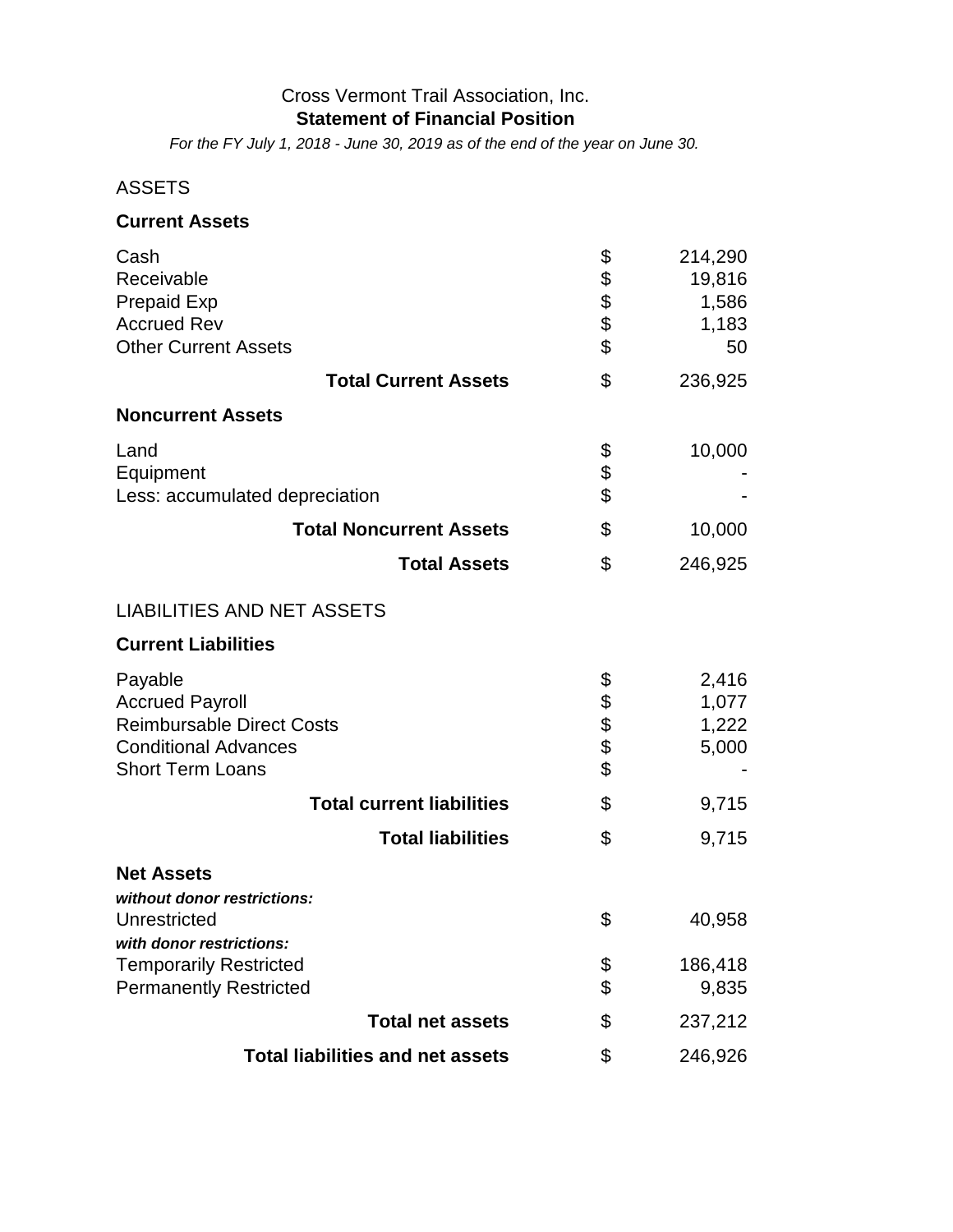#### Cross Vermont Trail Association, Inc. **Statement of Financial Activities**

*For the FY July 1, 2018 - June 30, 2019 as of the end of the year on June 30.*

|                                           |    |                                             | <b>With donor restrictions:</b> |                                     |    |                                         |     |                                  |          |              |
|-------------------------------------------|----|---------------------------------------------|---------------------------------|-------------------------------------|----|-----------------------------------------|-----|----------------------------------|----------|--------------|
|                                           |    | <b>Without Donor</b><br><b>Restrictions</b> |                                 | <b>Conditional</b><br><b>Grants</b> |    | <b>Temporarily</b><br><b>Restricted</b> |     | Permanently<br><b>Restricted</b> |          | <b>Total</b> |
| <b>Revenues</b>                           |    |                                             |                                 |                                     |    |                                         |     |                                  |          |              |
| Contributions                             | \$ | 20,129                                      |                                 |                                     | \$ | 28,495                                  | \$  |                                  | \$       | 48,624       |
| Grants                                    | \$ | 17,000                                      | \$                              | 31,201                              | \$ |                                         | \$  |                                  | \$       | 48,201       |
| Other Income                              | \$ | 2,811                                       |                                 |                                     | \$ | 315                                     | \$  |                                  | \$       | 3,126        |
| Less: Cost of Sales                       | \$ | (1,678)                                     |                                 |                                     |    |                                         |     |                                  | \$       | (1,678)      |
| In-kind                                   | \$ | 675                                         |                                 |                                     | \$ |                                         | \$  | -                                | \$       | 675          |
| Rev before satisfaction of conditions and |    |                                             |                                 |                                     |    |                                         |     |                                  |          |              |
| releases from restriction \$              |    | 38,937                                      | \$                              | 31,201                              | \$ | 28,810                                  | -\$ |                                  | \$       | 98,948       |
| Net Assets Released from Restriction      | \$ | 34,801                                      | \$                              | (31, 201)                           | \$ | (3,600)                                 |     |                                  |          |              |
| Total Revenue \$                          |    | 73,738                                      |                                 |                                     | \$ | 25,210 \$                               |     |                                  | \$       | 98,948       |
| <b>Expenses</b>                           |    |                                             |                                 |                                     |    |                                         |     |                                  |          |              |
| Program                                   | \$ | 60,814                                      |                                 |                                     |    |                                         |     |                                  | \$       | 60,814       |
| Administration                            | \$ | 10,724                                      |                                 |                                     |    |                                         |     |                                  | \$<br>\$ | 10,724       |
| Fundraising                               | \$ | 2,061                                       |                                 |                                     |    |                                         |     |                                  |          | 2,061        |
| <b>Total Expenses \$</b>                  |    | 73,599                                      |                                 |                                     |    |                                         |     |                                  | \$       | 73,599       |
| Change in Net Assets \$                   |    | 139                                         |                                 |                                     | \$ | 25,210                                  | \$  |                                  | \$       | 25,349       |
| Net Assets, beginning of Fiscal Year      |    | 40,819                                      |                                 |                                     | \$ | 161,209                                 | \$  | 9,835                            | \$       | 211,863      |
| Net Assets, end of period                 | \$ | 40,958                                      |                                 |                                     | \$ | 186,418                                 | \$  | 9,835                            | \$       | 237,212      |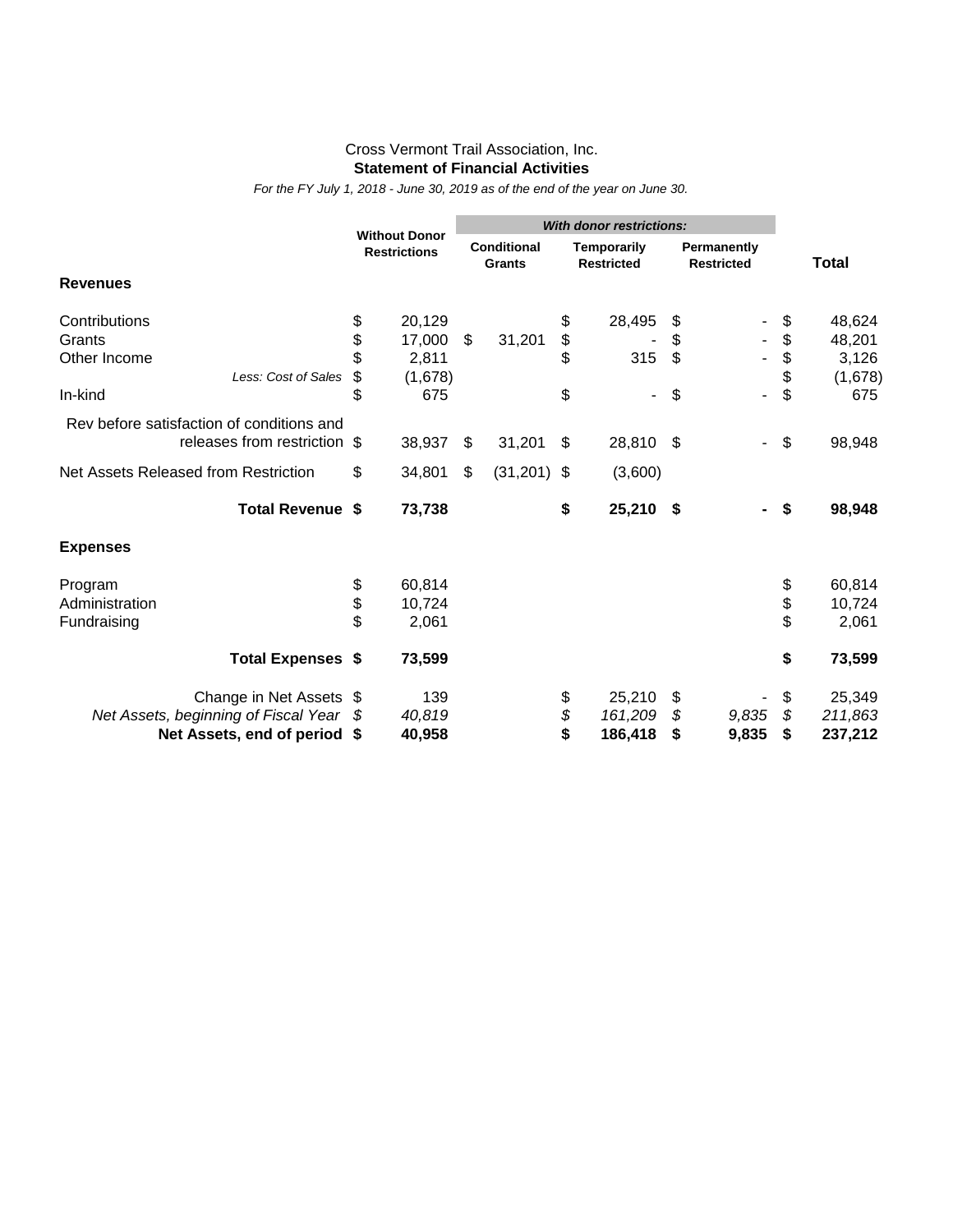## Cross Vermont Trail Association, Inc.

**Statement of Cash Flows**

*For the FY July 1, 2018 - June 30, 2019 as of the end of the year on June 30.*

# **Cash flows from operating activities:**

| <b>Changes in net assets</b>                                                                                                                                                                                                                                                                                                                                                                                                                         | 25,349                                              |
|------------------------------------------------------------------------------------------------------------------------------------------------------------------------------------------------------------------------------------------------------------------------------------------------------------------------------------------------------------------------------------------------------------------------------------------------------|-----------------------------------------------------|
| Adjustments to reconcile change in net assets to net cash provided by<br>operating activities.                                                                                                                                                                                                                                                                                                                                                       |                                                     |
| add Depreciation<br>(increase) decrease Receivables<br>(increase) decrease Prepaid Exp<br>increase (decrease) Payables<br>increase (decrease) Conditional Advances<br>(increase) decrease Inventory<br>(deduct) noncash donations of land received<br>add noncash donations of land made<br>(deduct) noncash donations of equipment<br>(deduct) Contributions restricted for endowment<br>(deduct) Interest restricted for reinvestment in endowment | 33,968<br>31<br>(22, 690)<br>(2,300)<br>85<br>(149) |
| Net cash flows from operating activities                                                                                                                                                                                                                                                                                                                                                                                                             | 34,208                                              |
| <b>Cash flows from investing activities</b>                                                                                                                                                                                                                                                                                                                                                                                                          |                                                     |
| (Purchase) of land<br>(Purchase) of equipment                                                                                                                                                                                                                                                                                                                                                                                                        |                                                     |
| Net cash flows from investing activities                                                                                                                                                                                                                                                                                                                                                                                                             |                                                     |
| <b>Cash flows from financing activities</b>                                                                                                                                                                                                                                                                                                                                                                                                          |                                                     |
| Contributions restricted for investment in endowment<br>Interest restricted for reinvestment in endowment<br>Proceeds (payment) short term debt                                                                                                                                                                                                                                                                                                      | 149<br>(3, 475)                                     |
| Net cash flows from financing activities                                                                                                                                                                                                                                                                                                                                                                                                             | (3,326)                                             |
| Net increase (decrease) in cash<br>Cash, beginning of year<br>Cash, as of this statement                                                                                                                                                                                                                                                                                                                                                             | 30,882<br>178,428<br>209,310                        |
| Supplemental disclosure of cash flow information                                                                                                                                                                                                                                                                                                                                                                                                     |                                                     |
| Cash paid during the year for interest                                                                                                                                                                                                                                                                                                                                                                                                               | 186                                                 |